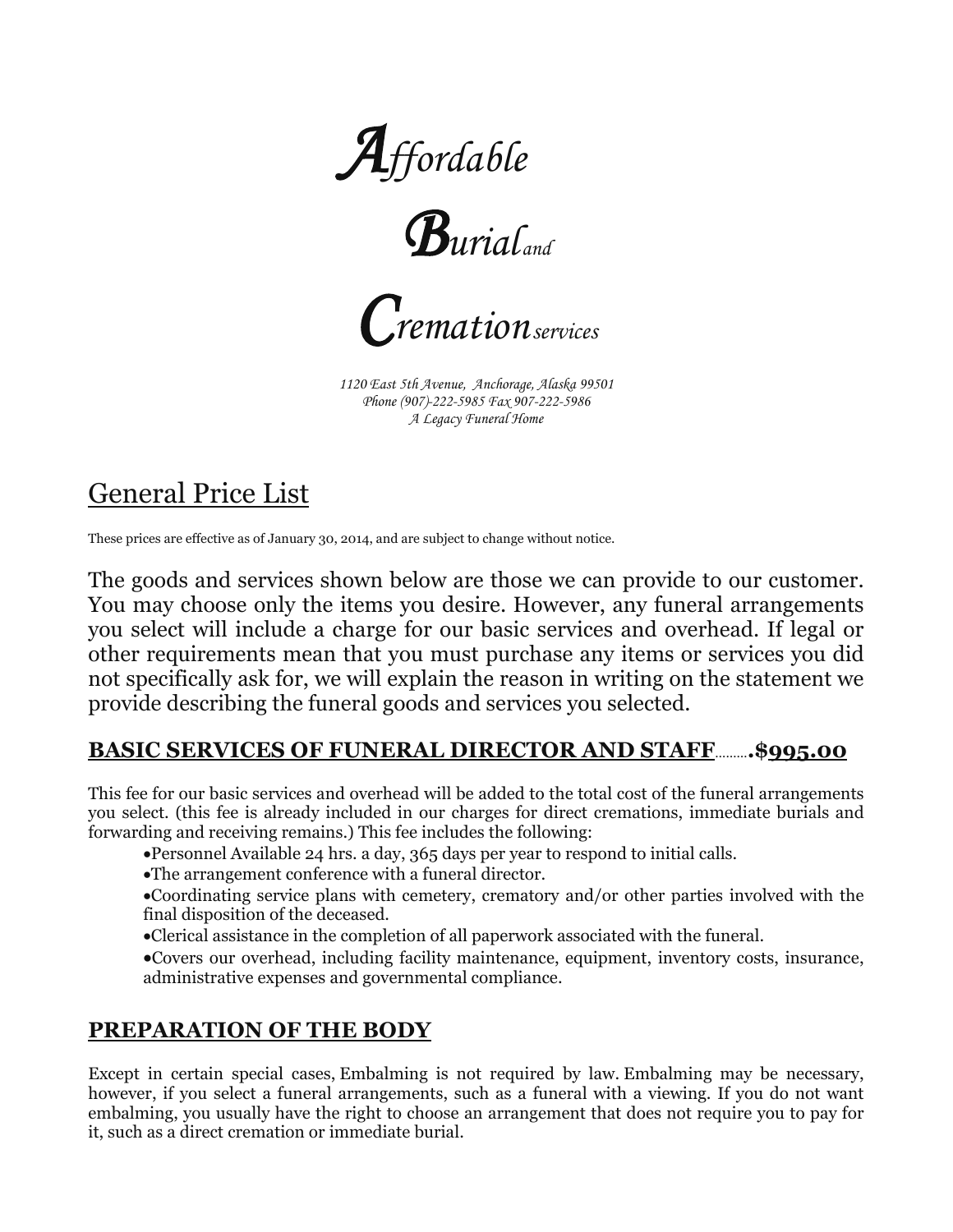EMBALMING……………………..………………\$850.00

### **OTHER PREPARATION OF THE BODY**

OTHER PREPARATION………………………….\$260.00 (Dressing, casketing, and/or cosmetology) HAIR DRESSING………………………………….\$ 75.00 SANITARY CARE (in lieu of embalming)………..\$250.00 FOR FAMILY ID VIEWING……………………...\$250.00 SPECIAL CARE OF AUTOPSIED REMAINS…...\$250.00 RESTORATION…………………………………...\$150.00 (It is the policy of our firm to require refrigeration of un-embalmed remains) After 3 days there will be a charge of \$50.00 per day.

#### **USE OF FACILITIES AND STAFF**

USE OF FACILITIES AND STAFF SERVICES FOR VISITATION………………………………………\$295.00 (Our services include set-up of visitation area, placement of encased remains, display of floral arrangements and supervision of a visitation for a 2 hr. time period)

FUNERAL OR MEMORIAL SERVICE…………..\$625.00

(Our services include coordinating the funeral arrangements at our facility, or any venue, supervision of the funeral, display of floral arrangements, and staff to assist with funeral ceremony.)

EQUIPMENT AND STAFF SERVICES FOR GRAVESIDE SERVICE………………………...…\$250.00 (our services include accompaniment of remains to the cemetery, supervision of graveside service, display of floral arrangements and staff to assist with the service.)

### **ADDITIONAL CHARGES FOR FACILITIES AND STAFF**

Use of Viewing room and staff for private viewing or for Identification viewing………………………………\$100.00 Gathering and reception………………...………….\$250.00 On Sundays or Holidays……………………………\$500.00 After Hours Service……………………..………….\$275.00 Facilities and Staff for Private Autopsy………….…\$795.00

### **TRANSPORTATION**

#### TRANSPORTATION OF DECEASED

From place of death to funeral home (within 25 mile radius). Additional distance will be charged at \$3.00 per mile …………………. **\$425.00**

FUNERAL VEHICLE (Hearse)

Within a 25 mile radius. Additional distance will be charged at

\$3.00 per mile …………………………………………………… **\$450.00**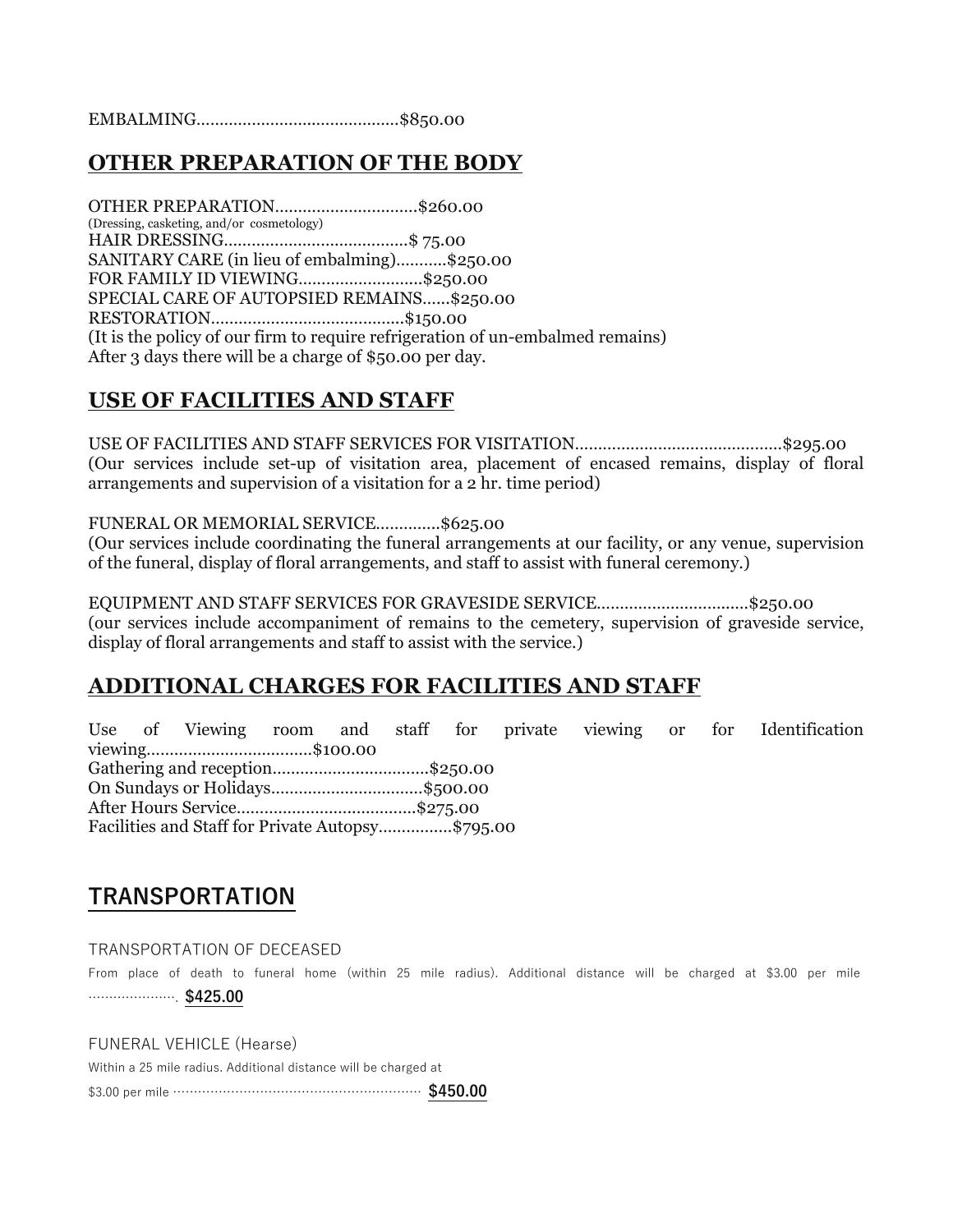#### FLOWER CAR/UTILITY VEHICLE

within a 25 mile radius. Additional distance will be charged at \$3.00 per mile …………………………………………………… **\$190.00**

#### TRANSPORTATION OF DECEASED

To and/or from airport/crematory/winter storage facility ….. **\$190.00**

#### TRANSPORTATION OF DECEASED

| From funeral home to place of autopsy and return to |  |
|-----------------------------------------------------|--|
| Mortuary ………………………………………………………… \$380.00            |  |

|--|--|

### **OTHER SERVICES**

|  | CREMATION PROCESS  \$1250.00 |  |
|--|------------------------------|--|
|  |                              |  |

EXPEDITED CREMATION …………………… **\$300.00**

WITNESS CREMATION ………………………. **\$200.00**

SHIPPING & HANDLING OF CREMATED REMAINS VIA USPS EXPRESS MAIL …………..……... \$ 1**00.00**

PACKAGING OF CREMATED REMAINS VIA

AIRLINE ……………………… **\$ 80.00 + Airline Fees**

CREDIT CARD FEE FOR DEATH CERTIFICATE PROCESSING/MAILING ……………..………… **\$ 10.00**

### **FORWARDING OF REMAINS TO ANOTHER FUNERAL**

### **HOME** ……………………… **\$1,695.00**

This charge includes removal of remains, basic service of staff, obtaining necessary authorizations, embalming, use of preparation room and transportation to local airport or other place of shipment within a 25 mile radius **(**excluding shipping charges and shipping container.)

This charge does not include viewing, visitation or ceremonies.

This charge applies to shipment within the U.S. and its possessions

# **RECEIVING REMAINS FROM ANOTHER FUNERAL**

### **HOME** ………………………. **\$1495.00**

This charge includes basic services of staff, transportation from airport, and transportation of remains to cemetery or crematory. This charge does not include viewing, visitation or ceremonies.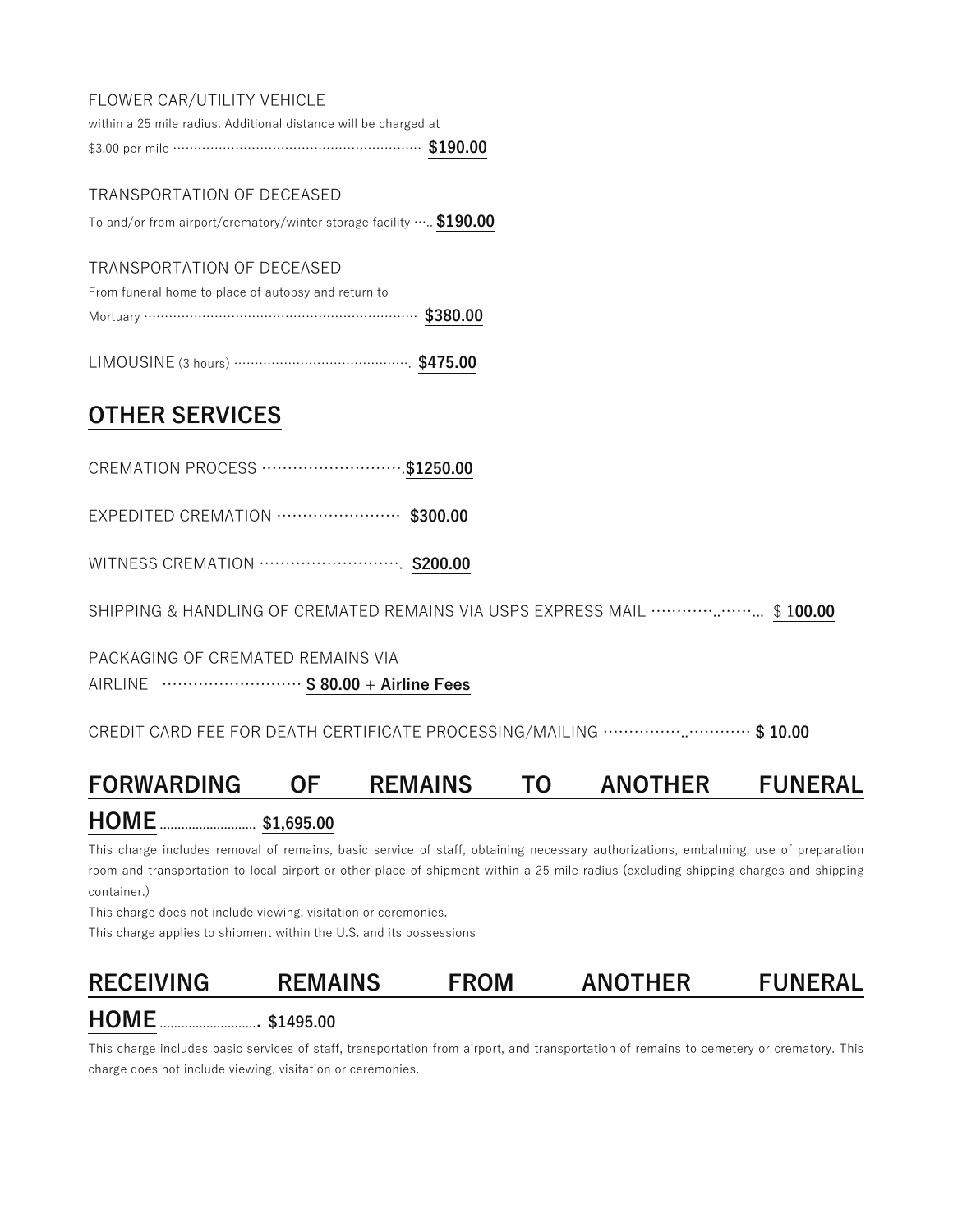# **DIRECT CREMATION** ……… **\$1,249.00 and up**

If you want to arrange a direct cremation, you can use an alternative container. Alternative containers encase the body and can be made of materials like fiberboard or composition materials (with or without an outside covering). The containers we provide are alternative containers and other cremation containers, including containers made of wood, containers made of fiberboard, and containers made of other composite materials. See descriptions below. We also offer a selection of cremation oriented caskets.

Our charges for direct cremation (without ceremony) include: removal of remains, transportation to crematory, refrigeration, and basic services of staff and one certified copy of the death certificate. The crematory fee is included.

1.Direct cremation with container provided the purchaser (all such containers must meet any applicable crematory

requirements.) …………………… **\$1,200.00**

2.Direct cremation with alternative container

CARDBOARD CONTAINER WITH

REINFORCED BOTTOM …………………….. **\$1,249.00**

3.Direct cremation with casket purchased from our funeral home (in addition to cost of casket.) … **\$1,200.00**

# **IMMEDIATE BURIAL** ………. **\$1,330.00 and up**

Our charges for immediate burial (without any rites, viewing, visitation or ceremonies at the funeral home, graveside or elsewhere) include: removal of remains, transportation to cemetery, refrigeration, and basic services of staff.

1.Immediate burial with container provided by the purchaser (all such containers must meet any applicable

state or cemetery requirements.) ………… **\$1,330.00**

2.Immediate burial with minimum casket from

our facility. ………………………….. **\$2,125.00**

3.Immediate burial with other casket purchased from our funeral home (in addition to cost

of casket) ………………………………. **\$1,330.00**

### **ALTERNATIVE CONTAINER**... **\$ 49.00**

# **CASKETS** ………………. **\$795.00 to \$4,445.00**

(A complete price list will be provided at the funeral home.)

## **OUTER BURIAL**

### **CONTAINERS** ………. **\$1,000.00 to \$1,250.00**

(A complete price list will be provided at the funeral home.)

**URNS** …………………………… **\$ 65.00 and up**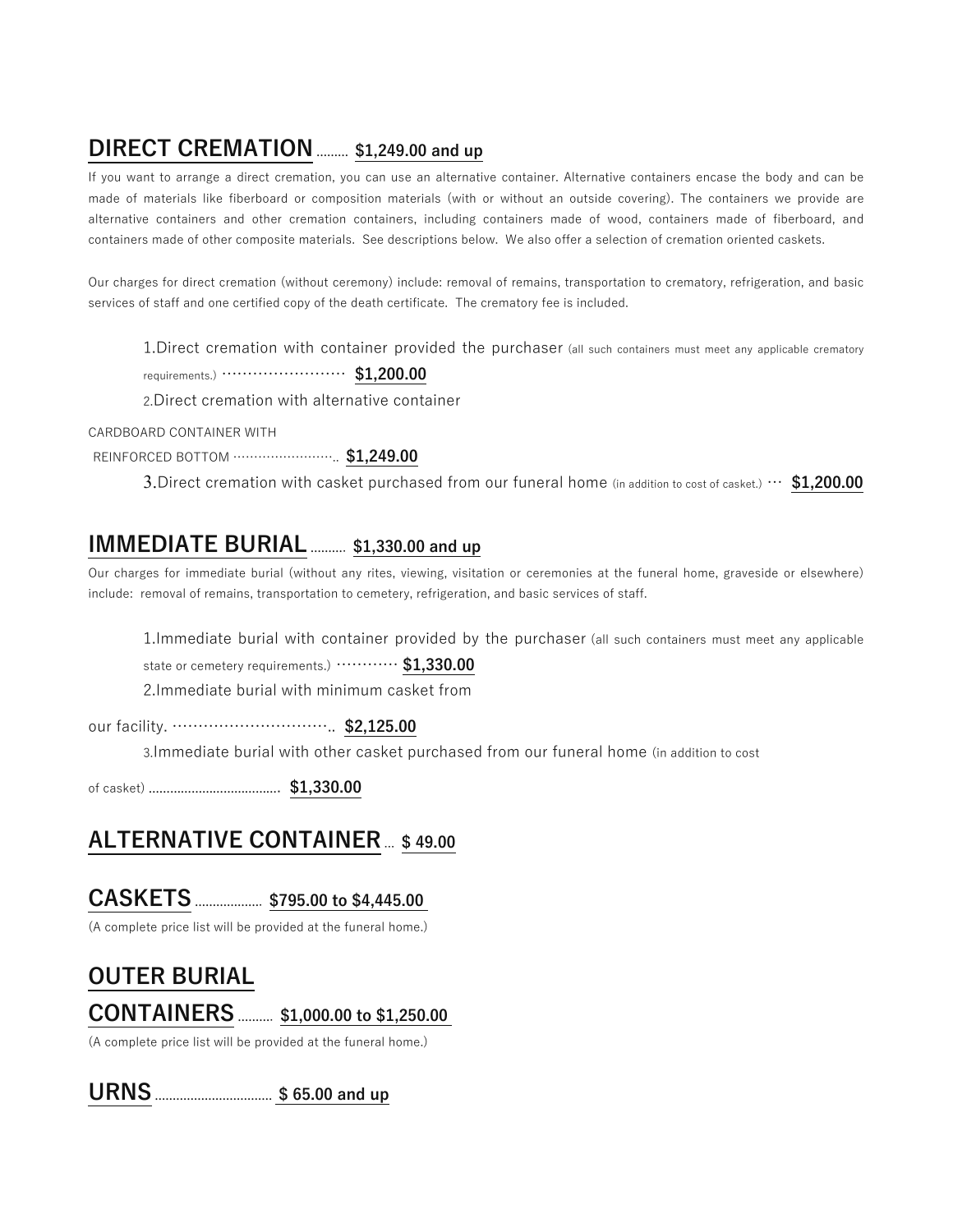# **INSURANCE ASSIGNMENT FEE**………………..................3% Of the contract total.

#### **OTHER MISCELLANEOUS ITEMS**

#### **STATIONARY & PRINTING**

#### **MISC. MERCHANDISE**

| Air tray/ Shipping combo            | $\cdots$ \$350.00 |
|-------------------------------------|-------------------|
| Ziegler case                        |                   |
| <b>Black Plastic container</b>      | $\cdots$ \$75.00  |
|                                     |                   |
|                                     |                   |
| Cross/crucifix …………………………………\$50.00 |                   |
| Custom engraving                    | From \$75.00      |

#### **MEMORIALIZATION**

We have many choices to memorialize you loved one. Please see our selection or ask our staff about your options.

Thumbies ~ fingerprint keepsakes ... From \$170.00

Memory glass ~ cremated remains suspended in solid glass keepsakes .…………………………. From \$250.00

Life Gem ~ like the memory of a loved one, a diamond lasts forever ……………………………… From \$2699.00